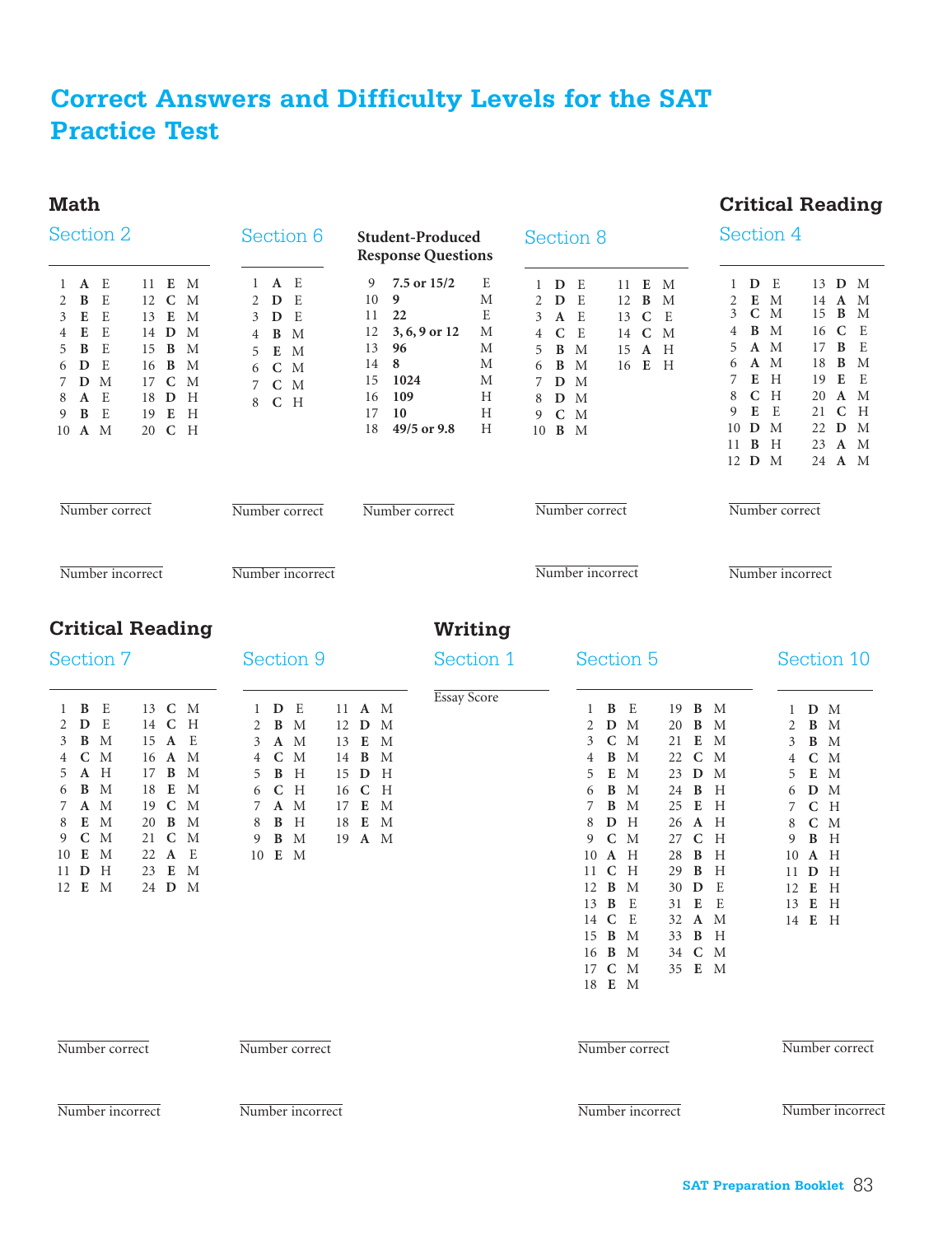# **Scoring the SAT Practice Test**

Check your responses with the correct answers on page 83. Fill in the blanks below and do the calculations to get your math, critical reading, and writing raw scores. Use the tables on pages 85–86 to find your scaled scores.

## **Get Your Math Score**

How many math questions did you get **right**?

| Section 2: Questions 1-20     |     |
|-------------------------------|-----|
| Section 6: Questions $1-18$ + |     |
| Section 8: Questions $1-16$ + |     |
| $Total =$                     | (A) |

How many multiple-choice math questions did you get **wrong?**



Round Math raw score to the nearest whole number.

Use the table on page 85 to find your Math scaled score.

# **Get Your Critical Reading Score**

How many critical reading questions did you get **right**?

| Section 4: Questions 1–24     |   |
|-------------------------------|---|
| Section 7: Questions $1-24$ + |   |
| Section 9: Questions $1-19$ + |   |
| $Total =$                     | Ά |

How many critical reading questions did you get **wrong**?

|                               | $A - B =$ | Critical Reading Raw Score |
|-------------------------------|-----------|----------------------------|
|                               |           | $\times 0.25 =$<br>(B)     |
|                               |           | $Total =$                  |
| Section 9: Questions $1-19$ + |           |                            |
| Section 7: Questions $1-24$ + |           |                            |
| Section 4: Questions 1-24     |           |                            |

Round Critical Reading raw score to the nearest whole number.

Use the table on page 85 to find your Critical Reading scaled score.

### **Get Your Writing Score**

How many multiple-choice (MC) writing questions did you get right?

| Section 5: Questions 1-35      |     |
|--------------------------------|-----|
| Section 10: Questions $1-14$ + |     |
| $Total =$                      | ( A |

How many multiple-choice writing questions did you get **wrong**?



Writing MC Raw Score

Round Writing MC raw score to the nearest whole number.

Use the table on page 85 to find your Writing MC scaled score.

Estimate your essay score using the Essay Scoring Guide on page 35.

Use the table on page 86, your writing multiple-choice raw score, and your essay score to find your Writing composite scaled score.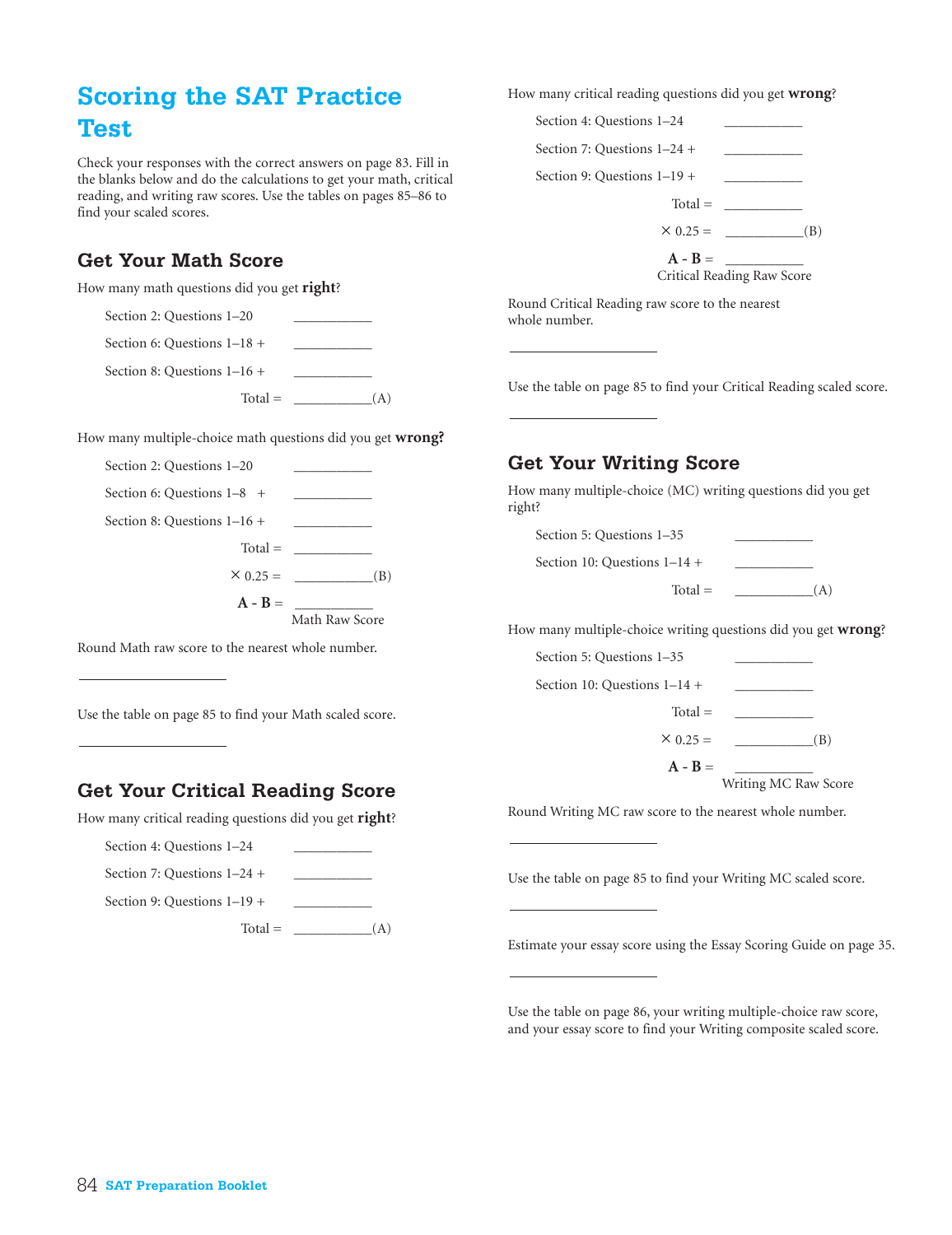#### **SAT Score Conversion Table**

| Raw<br>Score | Critical<br>Reading<br><b>Scaled</b><br>Score | Math<br><b>Scaled</b><br>Score | Writing<br>Multiple-Choice<br><b>Scaled</b><br>Score* | Raw<br>Score            | Critical<br>Reading<br><b>Scaled</b><br>Score | Math<br>Scaled<br>Score | Writing<br>Multiple-Choice<br><b>Scaled</b><br>Score |
|--------------|-----------------------------------------------|--------------------------------|-------------------------------------------------------|-------------------------|-----------------------------------------------|-------------------------|------------------------------------------------------|
| 67           | 800                                           |                                |                                                       | 31                      | 510                                           | 550                     | 60                                                   |
| 66           | 800                                           |                                |                                                       | 30                      | 510                                           | 540                     | 58                                                   |
| 65           | 790                                           |                                |                                                       | 29                      | 500                                           | 530                     | 57                                                   |
| 64           | 770                                           |                                |                                                       | 28                      | 490                                           | 520                     | 56                                                   |
| 63           | 750                                           |                                |                                                       | 27                      | 490                                           | 520                     | 55                                                   |
| 62           | 740                                           |                                |                                                       | 26                      | 480                                           | 510                     | 54                                                   |
| 61           | 730                                           |                                |                                                       | 25                      | 480                                           | 500                     | 53                                                   |
| 60           | 720                                           |                                |                                                       | 24                      | 470                                           | 490                     | 52                                                   |
| 59           | 700                                           |                                |                                                       | 23                      | 460                                           | 480                     | 51                                                   |
| 58           | 690                                           |                                |                                                       | 22                      | 460                                           | 480                     | 50                                                   |
| 57           | 690                                           |                                |                                                       | 21                      | 450                                           | 470                     | 49                                                   |
| 56           | 680                                           |                                |                                                       | 20                      | 440                                           | 460                     | $48\,$                                               |
| 55           | 670                                           |                                |                                                       | 19                      | 440                                           | 450                     | 47                                                   |
| 54           | 660                                           | 800                            |                                                       | 18                      | 430                                           | 450                     | 46                                                   |
| 53           | 650                                           | 790                            |                                                       | 17                      | 420                                           | 440                     | 45                                                   |
| 52           | 650                                           | 760                            |                                                       | 16                      | 420                                           | 430                     | $\rm 44$                                             |
| 51           | 640                                           | 740                            |                                                       | 15                      | 410                                           | 420                     | $\rm 44$                                             |
| 50           | 630                                           | 720                            |                                                       | 14                      | 400                                           | 410                     | 43                                                   |
| 49           | 620                                           | 710                            | 80                                                    | 13                      | 400                                           | 410                     | 42                                                   |
| 48           | 620                                           | 700                            | 80                                                    | 12                      | 390                                           | 400                     | 41                                                   |
| 47           | 610                                           | 680                            | 80                                                    | 11                      | 380                                           | 390                     | $40\,$                                               |
| 46           | 600                                           | 670                            | 79                                                    | 10                      | 370                                           | 380                     | 39                                                   |
| 45           | 600                                           | 660                            | 78                                                    | 9                       | 360                                           | 370                     | 38                                                   |
| 44           | 590                                           | 650                            | 76                                                    | $\,8\,$                 | 350                                           | 360                     | 38                                                   |
| 43           | 590                                           | 640                            | 74                                                    | $\overline{7}$          | 340                                           | 350                     | 37                                                   |
| 42           | 580                                           | 630                            | 73                                                    | $\sqrt{6}$              | 330                                           | 340                     | 36                                                   |
| 41           | 570                                           | 630                            | $7\sqrt{1}$                                           | $\sqrt{5}$              | 320                                           | 330                     | 35                                                   |
| 40           | 570                                           | 620                            | 70                                                    | $\sqrt{4}$              | 310                                           | 320                     | 34                                                   |
| 39           | 560                                           | 610                            | 69                                                    | $\overline{\mathbf{3}}$ | 300                                           | 310                     | 32                                                   |
| 38           | 550                                           | 600                            | 67                                                    | $\overline{2}$          | 280                                           | 290                     | 31                                                   |
| 37           | 550                                           | 590                            | 66                                                    | $\mathbf{1}$            | 270                                           | 280                     | 30                                                   |
| 36           | 540                                           | 580                            | 65                                                    | $\mathbf{0}$            | 250                                           | 260                     | $28\,$                                               |
| 35           | 540                                           | 580                            | 64                                                    | $^{\rm -1}$             | 230                                           | 240                     | 27                                                   |
| $34\,$       | 530                                           | 570                            | 63                                                    | $-2$                    | 210                                           | 220                     | 25                                                   |
| 33           | 520                                           | 560                            | 62                                                    | $-3$                    | 200                                           | 200                     | 23                                                   |
| 32           | 520                                           | 550                            | 61                                                    | $^{\rm -4}$             | 200                                           | 200                     | 20                                                   |
|              |                                               |                                |                                                       | and below               |                                               |                         |                                                      |

This table is for use only with the test in this booklet.

\* The Writing multiple-choice score is reported on a 20-80 scale. Use the table on page 86 for the writing composite scaled score.